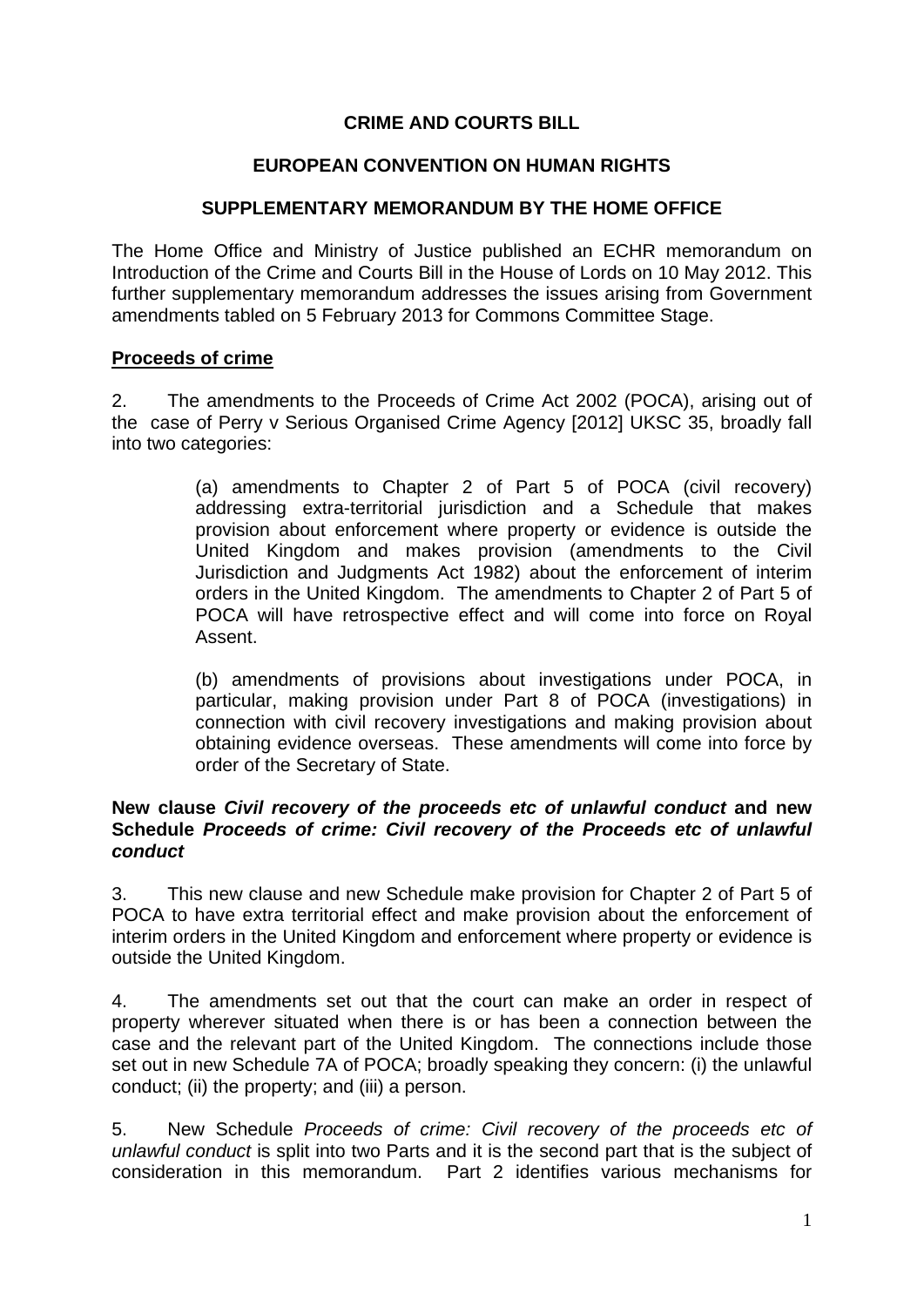enforcing, outside the United Kingdom, orders made under Chapter 2 of Part 5 of POCA both before and after a recovery has been made. This Part is modelled on section 74 of POCA, on repealed section 376 of POCA and the Crime (International Co-operation) Act 2003.

6. The Government considers that, in individual cases, the amendments to POCA may raise issues under Article 7, Article 6 or Article 1 of Protocol 1 ECHR, but that they are compatible with those provisions for the reasons set out below.

### Article 7 ECHR

7. Article 7 ECHR prohibits the retrospective application of a penalty but it has been held that civil recovery orders do not amount to a penalty: *Director of the Assets Recovery Agency v Jia Jin He and Dan Dan Chen* [2004] EWHC (Admin) 3021; *Director of Assets Recovery Agency v Charrington* [2005] EWCA (Civ) 334; *Walsh v Director of the Assets Recovery Agency [2005] NICA 6*.

8. The new clause and new Schedule will not make civil recovery orders become a penalty; rather the amendments to POCA deliver the intention of the Government in 2002 concerning behind Chapter 2 of Part 5 of that Act; where there is or has been a connection between the case and a relevant part of the United Kingdom the court can make an order in respect of property wherever situated outside the relevant part of the United Kingdom. Article 7 is not engaged by these amendments.

#### Article 6 and Article 1 of Protocol 1 ECHR

9. In individual cases, the amendments may engage Article 6 and Article 1 of Protocol 1 ECHR. In such cases, the key issue will be that the amendments are a justified and proportionate response for the prevention of crime.

10. In *Jia Hin He and Dan Dan Chen* [2004] EWHC (Admin) 3021, Collins J. held that civil recovery represented a proportionate measure to deter crime, and in particular to ensure, so far as possible, that those involved in crime should not enjoy the fruit of their criminal activities. In this context civil recovery applies to "*recoverable property"* which is defined by section 304(1) of POCA as: "*Property obtained through unlawful conduct*."

12. The amendments made to POCA by the new clause and new Schedule enable a court to make an order under Chapter 2 of Part 5 of POCA in respect of property wherever situated outside the relevant part of the United Kingdom as long as there is or has been a connection between the case and the relevant part of the United Kingdom. This reflects the Government's intention in 2002 behind civil recovery and is a justified and proportionate response reflecting the strong public interest in preventing individuals from having the use and benefit of such property.

13. The retrospective effect of the legislation is narrowly focussed; it applies to the amendments to Chapter 2 of Part 5 of POCA. This tight focus reflects strong public interest reasons. A court has been (or may be) satisfied that the property in question is the product of criminal activity and there are strong public interests in preventing individuals having the use and benefit of such property. Those strong public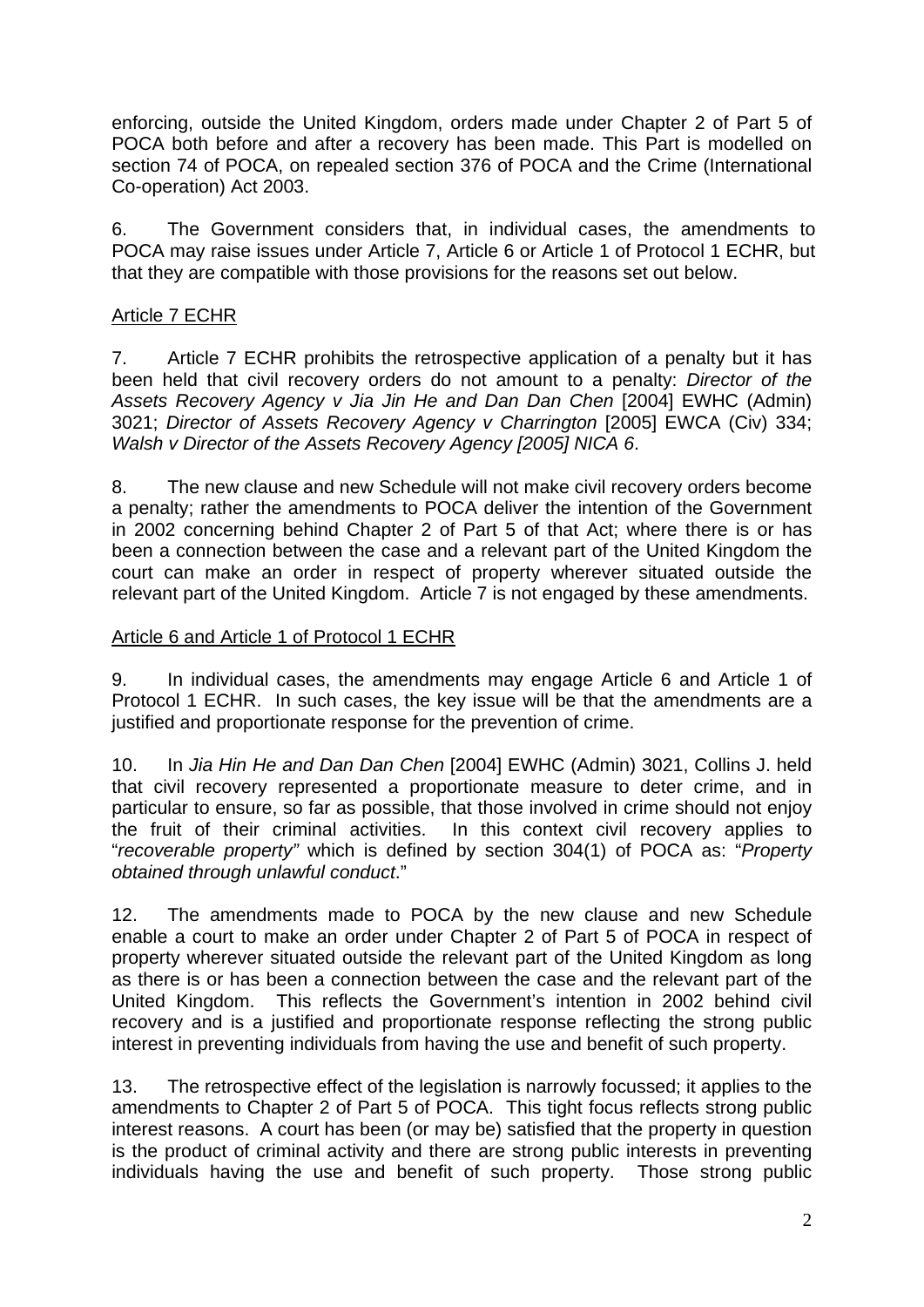interests apply to property outside the United Kingdom just as they do to property in the United Kingdom, and there is no difference between the past and the future in that respect.

14. The Government therefore considers that the amendments are compatible with Article 7 (which is not engaged), Article 6 and Article 1 and Protocol 1 ECHR.

### **New Schedule** *Proceeds of crime: Investigations*

15. New Schedule *Proceeds of crime: Investigations* makes changes to Part 8 of POCA. Part 8 of POCA sets out powers for use in confiscation investigations, money laundering investigations, civil recovery investigations, detained cash investigations and exploitation proceeds investigations.

16. New Schedule *Proceeds of crime: Investigations* is split into three parts, the first two warrant consideration in this memorandum. Part 1 makes provision about orders and warrants under Part 8 of POCA in connection with civil recovery investigations. Part 2 makes provision about obtaining evidence overseas in relation to certain forms of civil investigation.

17. The Government considers that, in individual cases, the amendments may raise issues under Article 6, Article 8 and Article 1 of Protocol 1, but that they are compatible with those provisions for the reasons set out below.

#### New Schedule *Proceeds of crime: Investigations* - Part 1 [Article 6, Article 8 and Article 1 and Protocol 1 ECHR]

18. Part 1 of the new Schedule amends the provisions in Part 8 POCA about orders and warrants that may be obtained in connection with a civil recovery investigation. The main changes are to the definition of a civil recovery investigation to clarify that the focus of an investigation can be a person or property and also to clarify that there can be an investigation into property that has not yet been clearly identified. As a result, an investigation may begin with a person and, as property is identified and more is known about the property, become an investigation into property. Equally an investigation may begin with property and, as more information about its ownership emerges, become an investigation into a particular person. But the key is that investigators can only exercise their powers in the circumstances set out in the amendments and investigators will operate in accordance with the ECHR in accordance with section 6 of the Human Rights Act 1998 (HRA). Also the role of the court in granting the orders and warrants under Part 8 of POCA has not been displaced. In this context the court must first be satisfied that the order or warrant requested is consistent with ECHR rights in accordance with section 6 HRA.

### New Schedule *Proceeds of crime: Investigations* - Part 2 [Article 6, Article 8 and Article 1 and Protocol 1]

19. Part 2 makes provision about obtaining evidence overseas in relation to certain forms of civil investigation; it is modelled on repealed section 376 of POCA and sections 7 to 9 of the Crime (International Co-operation) Act 2003. The amendments to POCA made by Part 2 of the new Schedule create two routes to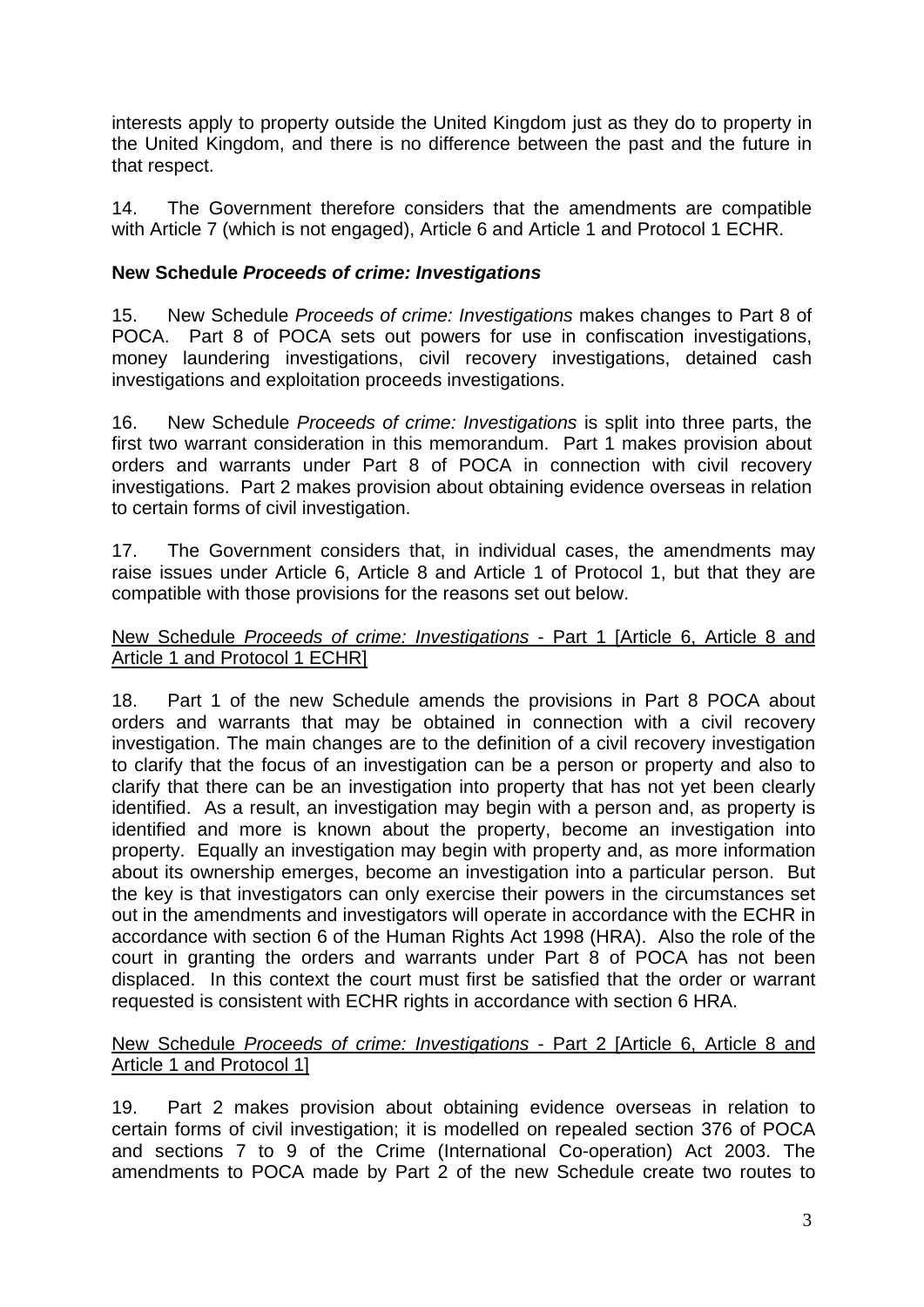obtaining evidence overseas. One route is an application to a judge by an appropriate officer or a person subject to the investigation, and the other route is a request for assistance by a relevant Director or a senior appropriate officer. In either case the request is transmitted overseas.

20. In terms of an application to a judge, an appropriate officer will operate in accordance with the ECHR in accordance with section 6 of the HRA. The person who is subject to the investigation can also make an application, which ensures parity of arms. In either case, the court must first be satisfied that the assistance requested is consistent with ECHR rights in accordance with section 6 of the HRA.

21. In terms of a request for assistance by a relevant Director or a senior appropriate officer, the request must be in relation to relevant evidence and it will be made by a senior individual. In either case, a relevant Director or senior appropriate officer will operate in accordance with the ECHR in accordance with section 6 of the HRA.

22. In respect of the two routes: (i) it must be thought that there is relevant evidence in a country or territory outside the United Kingdom and the assistance is to obtain that evidence; and (ii) unless the person who provided the evidence consents, any evidence obtained must not be used for any purpose other than for the purposes of the investigation or for the purposes of certain proceedings.

23. The Government therefore considers that the amendments are compatible with Article 6, Article 8 and Article 1 and Protocol 1 ECHR.

## **Extradition**

## Part 1 (*Forum*) of new Schedule (*Extradition*)

24. Part 1 of new Schedule *Extradition* will amend the Extradition Act 2003 (the 2003 Act) by requiring the judge at the extradition hearing to consider the issue of forum (that is,. where the offence should be prosecuted). New sections 19B to 19F of the 2003 Act will apply in Part 1 cases (that is, cases concerning a request for the person's extradition to face prosecution in another EU Member State) and new sections 83A to 83E will apply in Part 2 cases (that is, cases concerning a request for the person's extradition to face prosecution in another State with which the UK has extradition arrangements).

25. Extradition will be barred by reason of forum if the judge decides that (i) one or more of the acts material to the commission of the offence were performed in the UK; and (ii) having regard to a list of specified matters relating to the interests of justice, the extradition should not take place.

26. Extradition cannot be barred on forum grounds if a designated prosecutor issues a certificate that s/he (i) has considered the offences for which the person could be prosecuted in the UK, (ii) has decided that there are one or more such offences which correspond to the extradition offence, and either (iii) has decided that the person should not be prosecuted in the UK for a corresponding offence because the prosecutor believes that there is insufficient admissible evidence or it would not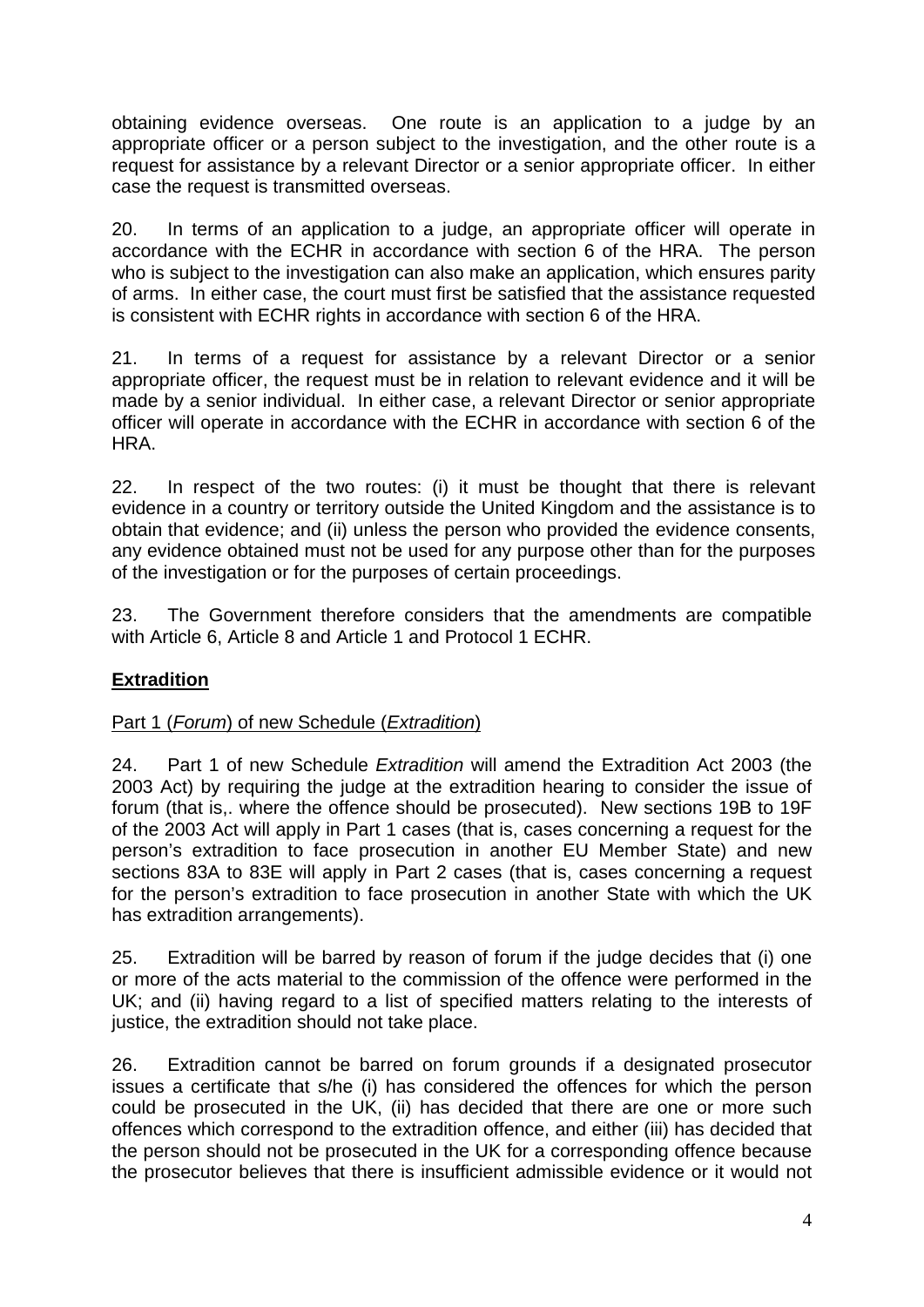be in the public interest, or (iv) believes that the person should not be prosecuted in the UK for a corresponding offence because there are concerns about the disclosure of sensitive material. A designated prosecutor may apply for an adjournment in the proceedings in order to consider whether to give a certificate. The certificate can be challenged but only on appeal under the 2003 Act.

27. The Government considers that these provisions are compatible with the Convention rights. At the extradition hearing the judge must already satisfy him/herself that the person's extradition is compatible with the Convention rights. That is set out in sections 21 (for Part 1 cases) and 87 (for Part 2 cases) of the 2003 Act. Those sections remain. Therefore, it will continue to be the case that the judge at the extradition hearing must discharge the person if s/he is of the view that the person's extradition would not be compatible with the Convention rights.

### Part 2 (*Human rights issues*) of new Schedule *Extradition*

28. Part 2 of new Schedule *Extradition* will amend the 2003 Act to provide that in Part 2 cases human rights issues (including those raised after the end of the normal statutory process) must not be considered by the Secretary of State, but may be raised with the courts right up until the time of surrender.

29. At present, human rights matters in Part 2 cases are first considered by the judge at the extradition hearing. As set out above, section 87 states that the judge must discharge the person if s/he is of the view that the person's extradition would not be compatible with the Convention rights. A person may also raise human rights matters on appeal; first to the High Court (under section 103 and/or 108) and second, with leave, to the Supreme Court (under section 114). This process, including the ability to raise human rights issues at the extradition hearing and on appeal, will not be affected by paragraph 3 of the new Schedule.

30. Currently, once the appeal process is complete, but before the person's surrender has taken place, the person may (and people sometimes do) raise human rights issues with the Secretary of State. As the Secretary of State is a 'public authority' for the purposes of section 6 of the Human Rights Act 1998, she is obliged to consider any such issues to ensure that the person's extradition would be compatible with the Convention rights. This can lead to lengthy delays at the end of the process, with the Secretary of State's decision often being challenged by way of iudicial review. In some cases the issues have already been raised before the courts.

31. Part 2 of new Schedule *Extradition* will amend the process by making clear that the Secretary of State is not to consider human rights issues raised after the end of the statutory appeal process (or indeed at any time during the Part 2 process). Instead, in cases where the person wishes to raise late human rights issues s/he will be able to give notice of appeal out of time (in cases where s/he has not appealed and the time limit for doing so has expired). The High Court will consider the appeal if it is satisfied that (i) the appeal is necessary to avoid real injustice, and (ii) the circumstances are exceptional and make it appropriate to consider the appeal. In cases where an appeal has already been finally determined, the person will be able to apply to the High Court to have the appeal re-opened on human rights grounds.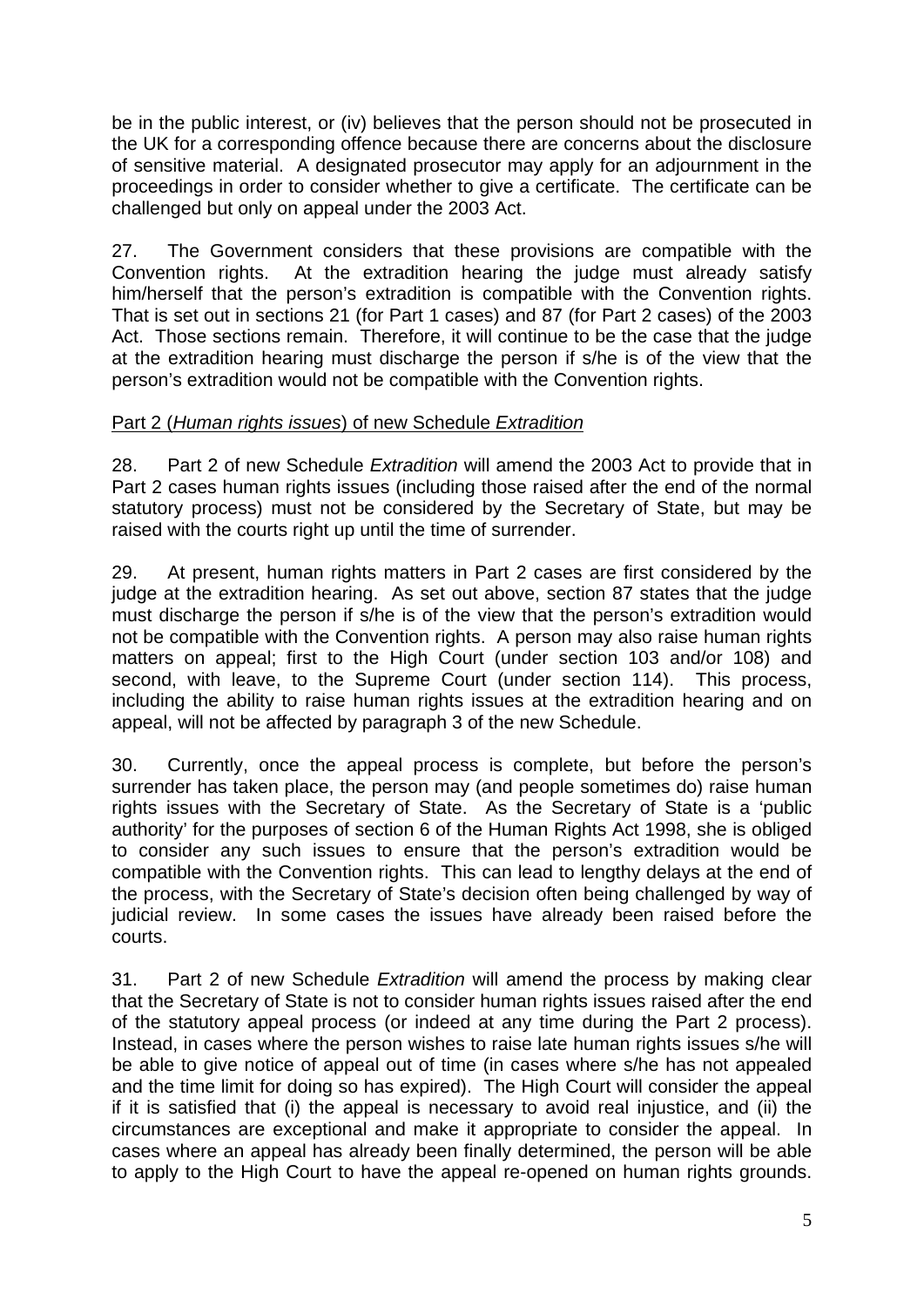Paragraph 52.17(1) of the Civil Procedure Rules governs the re-opening of appeals and contains the same test.

32. The Government considers that these amendments are compatible with the Convention rights. It will remain the case that, at the extradition hearing, the judge must discharge the person if s/he is of the view that extradition would not be compatible with the Convention rights. The person may also raise human rights issues on appeal. The person will also still be able to raise human rights issues after s/he has exhausted his/her appeal rights (or after the time limit for appealing has expired) right up until the time of actual surrender. It is simply that s/he will have to raise those issues with the courts rather than with the Secretary of State.

33. The Government believes that the provisions in Part 2 of new Schedule *Extradition* will strike the correct balance between, on the one hand, ensuring late human rights issues which are deserving of the court's attention are considered and, on the other, ensuring that people are not able to abuse the system and delay extradition endlessly by means of raising last minute, specious human rights points which can then be the subject of judicial review.

## **Deportation on national security grounds: appeals**

34. New Clause *Deportation on national security grounds: appeals* is intended further to limit the circumstances in which national security related deportations attract in-country rights of appeal on human rights grounds. The provision will remove an appellant's in-country right of appeal where the Secretary of State certifies that removal of an appellant prior to an appeal against the making of a deportation order being exhausted would not breach the UK's obligations under the ECHR. The grounds on which the Secretary of State may reach this conclusion include one or both of the following: first, that all or part of the appellant's human rights claim is clearly unfounded; and, second, that removal from the UK pending the appeal being exhausted would not cause serious, irreversible harm. The 'clearly unfounded' test is well-established, as it is already used in section 94 of the Nationality, Immigration and Asylum Act 2002 ("the 2002 Act"). The test of 'serious, irreversible harm' is the test which the European Court of Human Rights ("ECtHR") itself uses when deciding whether to grant interim relief prior to its substantive consideration of appeals against deportation or removal, and implements the approach which it has adopted in its jurisprudence on when domestic regimes must grant in-country appeals.

#### **Legislative context**

## *Ordinary appeals*

35. The framework for appeals against a decision to make a deportation order, and other immigration decisions, is set out for most cases in Part 5 of the 2002 Act. Section 82(1) of the 2002 Act provides that where an 'immigration decision' is made in respect of a person he or she may appeal to the Tribunal. Section 82(2) defines 'immigration decision' for the purposes of section 82(1). A decision to make a deportation order is an immigration decision by virtue of section 82(2)(j). Section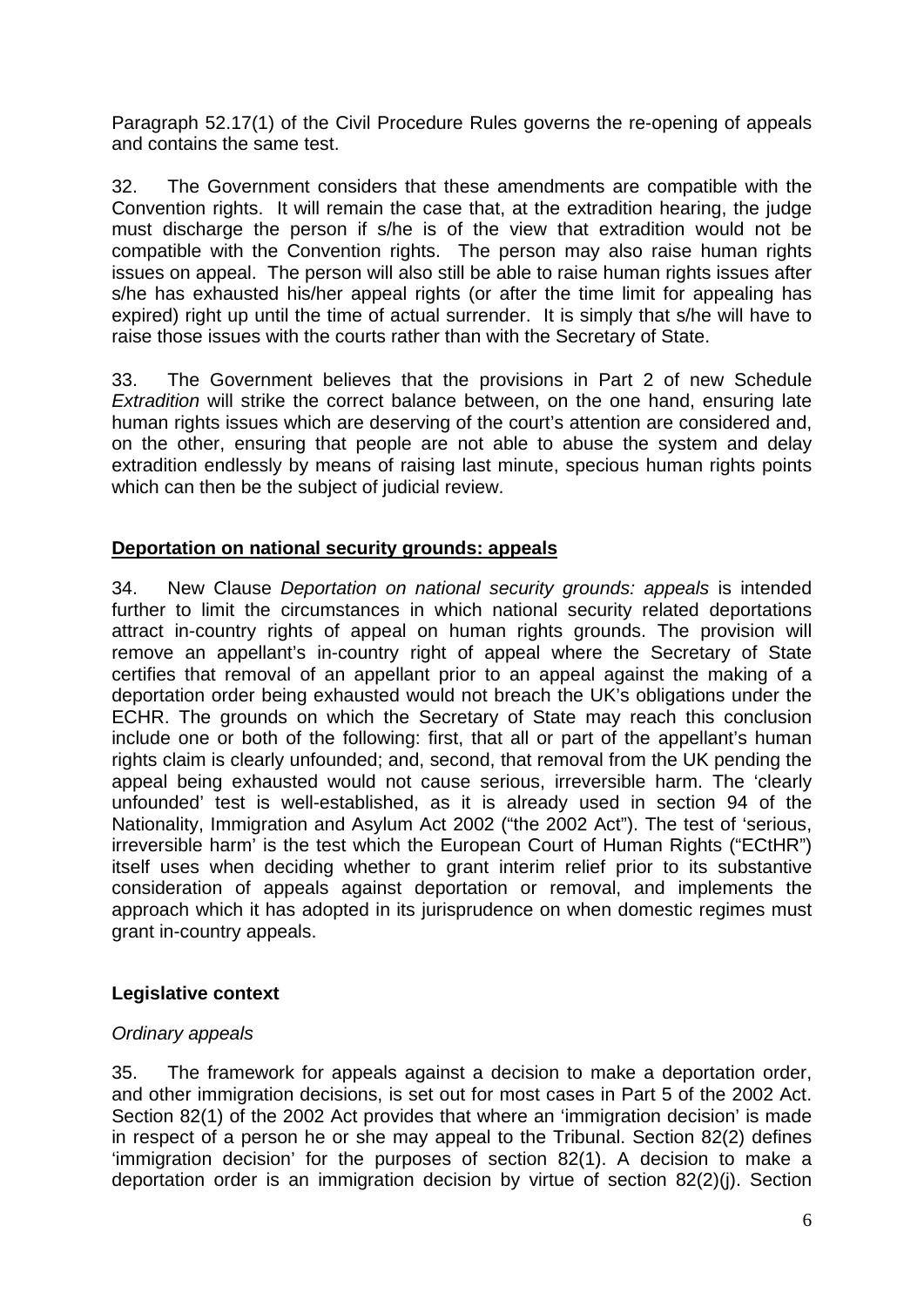82(3A), however, provides that section 82(2)(j) does not apply to a decision to make a deportation order which states that it is made in accordance with section 32(5) of the UK Borders Act 2007 ("the 2007 Act"); but a decision that section 32(5) applies is itself an immigration decision and therefore appealable. Section 32 of the 2007 Act requires the Secretary of State to make a deportation order in respect of 'foreign criminals' as defined in section 32(1), provided none of the exceptions set out in section 33 of the 2007 Act applies. Deportation orders made under section 32(5) of the 2007 Act are known as 'automatic deportation orders'.

36. Several sections in Part 5 of the 2002 Act qualify or restrict the right of appeal set out in section 82. In particular, section 92 makes provision for certain appeals to be in-country and therefore suspensive of removal, and for other appeals to be out of country and therefore non-suspensive of removal. Section 92(2) provides that an appeal under section 82(2)(j) against a decision to make a deportation order will be in-country, but an appeal against a refusal to revoke a deportation order need not be. An appeal against a decision that section 32(5) of the 2007 Act applies will not be incountry unless it is made in the circumstances described in section 92(4). Section 92(4)(a) provides that an appeal against any immigration decision will be in-country, if the appellant has made an asylum claim, or a human rights claim, while in the UK.

37. If an appeal falls to be in-country by virtue of section 92(4)(a), section 94(2) provides that the Secretary of State may nevertheless certify that the appellant's asylum or human rights claim is 'clearly unfounded'. The effect of a certificate under section 94(2) is that the appeal in question will not be in-country or suspensive of removal as a result of section 92(4)(a). A certificate under section 94(2) may not be appealed, but is amenable to challenge by way of judicial review.

38. An appeal against a deportation order which states that it is made in accordance with section 32(5) of the 2007 Act may therefore be rendered nonsuspensive by a certificate under section 94 of the 2002 Act, and such a certificate would be subject to challenge by way of judicial review.

## *National security appeals*

39. Section 97 of the 2002 Act provides for the Secretary of State to certify that an immigration decision was taken wholly or partly in the interests of national security or of the relationship between the UK and another country, or that an immigration decision was taken wholly or partly in reliance on information which should not be made public in the interests of national security, the relationship between the UK and another country, or otherwise in the public interest. Section 97A of the 2002 Act provides for the Secretary of State to certify that a person's deportation would be in the interests of national security. Certificates made under section 97 or section 97A have, among other consequences, the effect that appeals may not be brought or continued under Part 5 of the 2002 Act.

40. Section 2(1) of the Special Immigration Appeals Commission Act 1997 ("the 1997 Act") provides an alternative right of appeal when appeals under Part 5 of the 2002 Act are prevented or discontinued by virtue of certificates under section 97 or 97A of the 2002 Act. Section 2(2) of the 1997 Act then provides that certain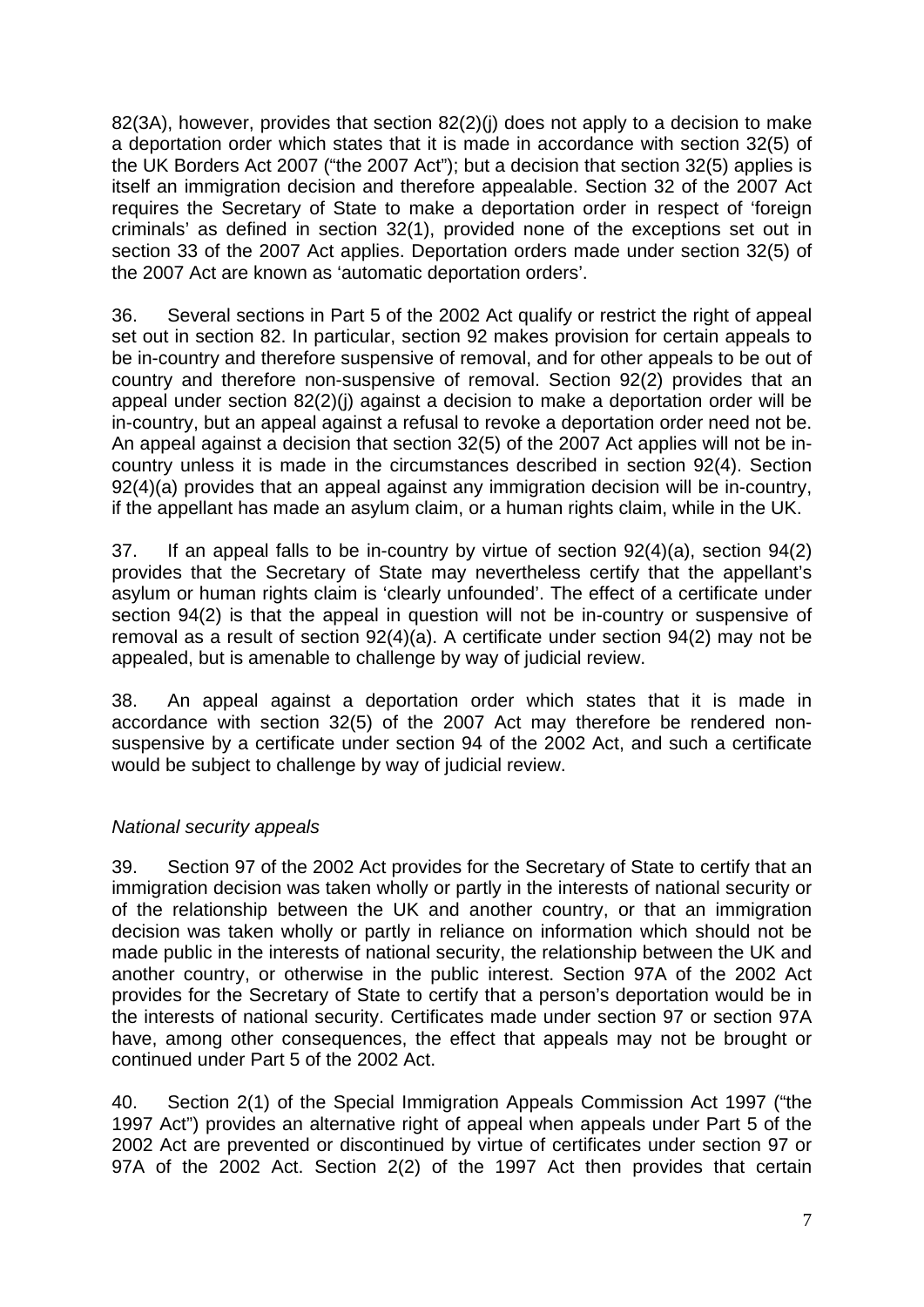provisions in the 2002 Act shall apply, with any necessary modifications, in relation to an appeal against an immigration decision under that section as they apply in relation to an appeal under section 82(1) of the 2002 Act. Section 2(2)(c) of the 1997 Act lists sections 78 and 79 of the 2002 Act. This means that when an immigration decision, including a decision to make or not to revoke a deportation order, is subject to a certificate under section 97 of the 2002 Act, the subject of the decision cannot be removed (section 78), and, where relevant, no deportation order can be made against him (section 79). Section 78(4) restricts the prohibition on removal so that it only applies if the appeal is in-country as a result of section 92 and is still pending, as per the definition in section 104 of the 2002 Act. Section 2(5) of the 1997 Act confirms that an appeal may only be brought under that section in-country if it could be brought or continued in-country under section 82(1) of the 2002 Act. This means that, in respect of most national security immigration decisions, including refusals to revoke a deportation order, it is possible to render appeals out of country using section 94 of the 2002 Act.

41. Section 97A(2)(c) of the 2002 Act makes alternative provision about the circumstances in which an appeal against a decision to make a deportation order in national security cases certified under section 97A(1) ("a certified decision") will be in-country. Section 97A(2)(a) provides that section 79 will not apply to a certified decision. This means the Secretary of State can make a deportation order while an appeal is still pending. This would have the effect of cancelling the person's leave to enter or remain. Section 97A is the only mechanism that would allow a deportation order to be made, and therefore a person to be deported, while their appeal is pending in a national security case.

42. Even in cases certified under section 97A, section 78 may continue to prevent removal in relation to appeals which must be in-country as a result of section 92. But section 97A(2)(c)(i) provides that section 92 of the 2002 Act will not apply to a certified decision by virtue of section 92(2) to 92(3D) of the 2002 Act. This means that an appeal against a certified decision is not appealable in-country per se. Section 97A(2)(c)(ii) of the 1997 Act provides that section 92 of the 2002 Act will not apply to a certified decision by virtue of section 92(4)(a) of the 2002 Act in respect of an asylum claim. Section 97A(2)(c)(iii), however, provides that section 92(4)(a) of the 2002 Act is capable of applying to an appeal against a certified decision by reference to a human rights claim, unless the Secretary of State further certifies that the removal of the person from the UK would not breach the UK's obligations under the ECHR. Such certification is subject to an in-country appeal as a result of section 97A(3). The effect of these provisions is that there will be a suspensive substantive appeal on the human rights challenge to a deportation order, but the challenge to the national security case will be out of country.

43. There are therefore three broadly distinct sets of arrangements for making and challenging deportation orders: first, ordinary deportation orders, which are subject to an appeal with automatic suspensive effect; second, deportation orders made under section 32(5) of the 2007 Act, in which appeals may be non-suspensive if any asylum or human rights claim is certified as clearly unfounded; and, third, national security deportation orders, which may be certified under section 97A(2)(c)(iii) of the 2002 Act.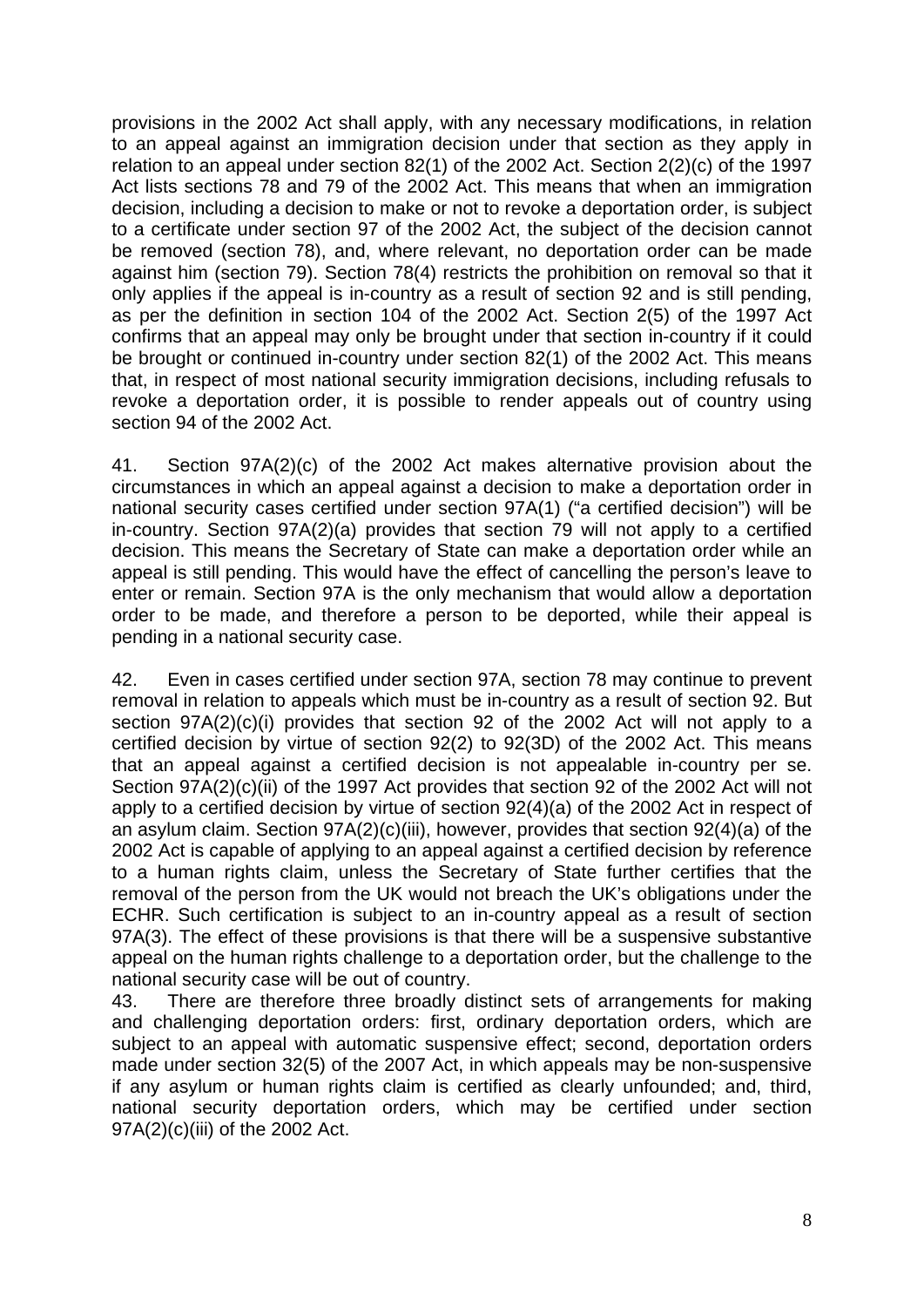### **Detail of New Clause** *Deportation on national security grounds: appeals*

44. New Clause *Deportation on national security grounds: appeals* allows the Secretary of State to certify that removal of an appellant prior to an appeal against the making of a deportation order being exhausted would not breach the UK's obligations under the ECHR. The grounds on which the Secretary of State may reach this conclusion include one or both of the following: first, that all or part of the appellant's human rights claim is clearly unfounded; and, second, that removal from the UK pending the appeal being exhausted would not cause serious, irreversible harm.

45. New Clause *Deportation on national security grounds: appeals* also provides that a certificate rendering an appeal out of country may be challenged by way of an application to SIAC. SIAC will decide the application on the principles applicable in an application for judicial review.

46. In substantive appeals against deportation, the Secretary of State and the courts may conclude that serious, irreversible harm in respect of qualified articles of the ECHR is proportionate because of the case in favour of deportation. When assessing whether a substantive appeal should be in or out of country, however, the new provisions accept that there is no such balancing exercise. As is evident from the ECtHR cases cited below, this approach is consistent with the ECHR.

### **ECHR implications of New Clause** *Deportation on national security grounds: appeals*

47. The ECtHR has consistently acknowledged that, as a matter of wellestablished international law and subject to their treaty obligations, individual states have the right to control the entry, residence and expulsion of aliens, including on the grounds of criminality and national security (see *Uner v The Netherlands* [GC], no. 46410/99, §54, and *Othman (Abu Qatada) v The United Kingdom*, no. 8139/09, §184). Article 6 does not apply to the determination of matters relating to immigration (*Maaouia v France* no. 39652/1998). It is in this context that the ECtHR has considered what the ECHR requires in terms of appeal rights.

48. In addition, the ECHR acknowledges that appeals against deportation in national security cases may be subject to special procedures. Article 1 of Protocol 7 provides that:

> (a) An alien lawfully resident in the territory of a State shall not be expelled there from except in pursuance of a decision reached in accordance with law and shall be allowed:

- (i) to submit reasons against his expulsion,
- (ii) to have his case reviewed, and

(iii) to be represented for these purposes before the competent authority or a person or persons designated by that authority.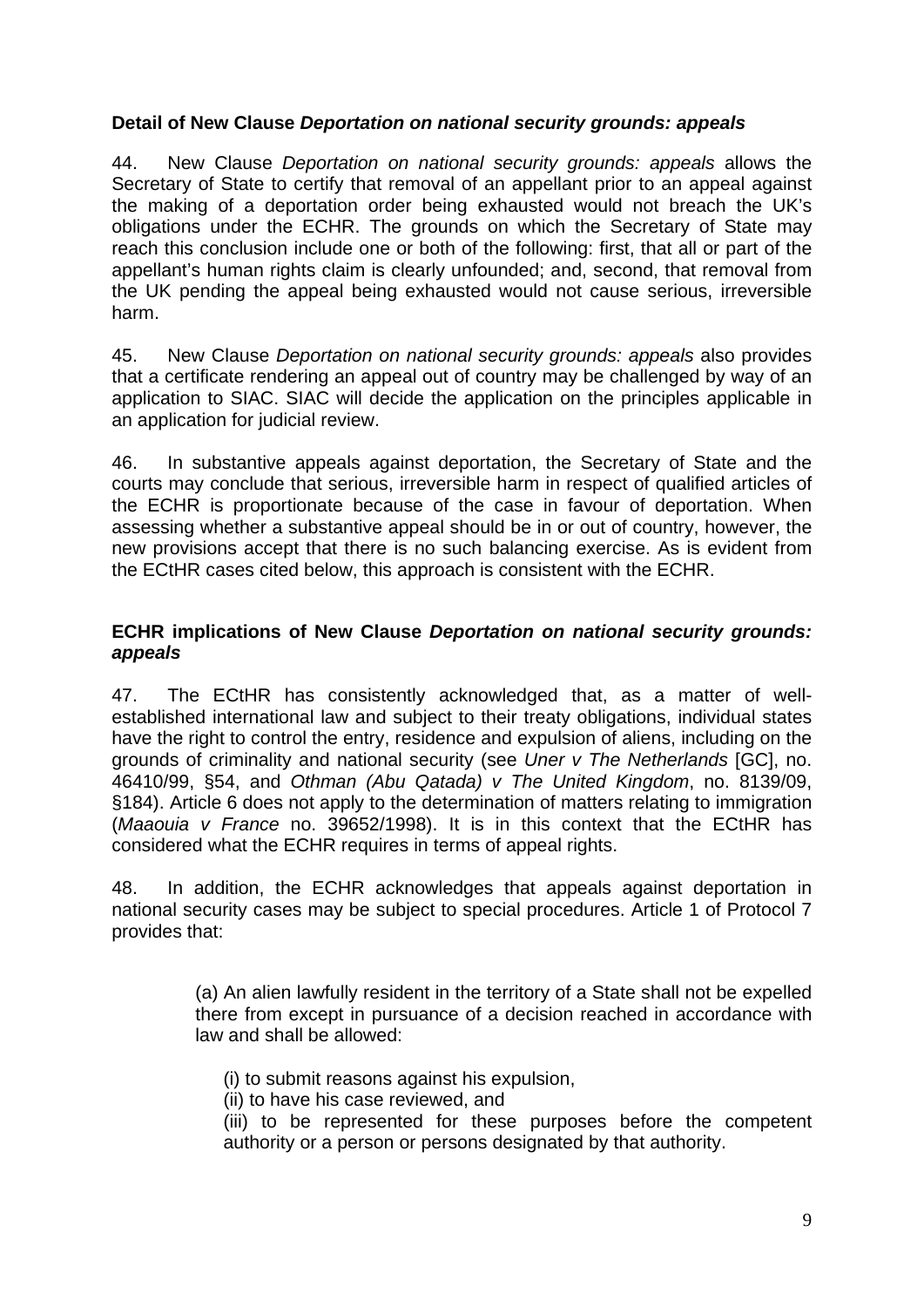(b) An alien may be expelled before the exercise of his rights under paragraph 1.a, b and c of this Article, when such expulsion is necessary in the interests of public order or is grounded in reasons of national security.

49. The UK has not signed Protocol 7, but the Government assesses that Article 1 paragraph 2 is a powerful confirmation of the principle that appeals in national security cases, as well as other cases involving the interests of public order, need not be automatically suspensive. Nevertheless, in light of domestic and European case law, most recently the Grand Chamber's firm comments in *De Souza Ribeiro v France* [GC], no. 22689/07, discussed below, it is clear that the new clause is not only compatible with the Convention because it relates to national security.

50. New Clause *Deportation on national security grounds: appeals* has two main effects in national security deportation cases. First, it allows the Secretary of State to certify that removal of an appellant prior to an appeal against the making of a deportation order being exhausted would not breach the UK's obligations under the ECHR; second, it allows an appellant to apply to SIAC to review such a decision to issue a certificate. The human rights implications of these provisions are considered in turn.

#### Certificate stating that removal of an appellant prior to an appeal against the making of a deportation order being exhausted would not breach the UK's obligations under the ECHR

51. New Clause *Deportation on national security grounds: appeals* reflects the practice and jurisprudence of the ECtHR in relation to the concept of 'serious, irreversible harm', and ECHR jurisprudence and domestic authority on the 'clearly unfounded' test. These are considered in turn.

## *Serious, irreversible harm*

52. The ECtHR distinguishes between cases in which removal pending the outcome of an appeal would risk causing serious, irreversible harm, and those in which the nature of the human rights claim means there is no risk of serious, irreversible harm in breach of the requirements of the ECHR. The jurisprudence and practice of the ECtHR applies the test of serious, irreversible harm when distinguishing between Articles 2 and 3 of the ECHR, and other Articles which could found an appeal against deportation, such as Article 8. Where a claim based on Articles 2 or 3 is arguable, there must be a real risk that the removal of an appellant could cause serious, irreversible harm. Consequently, the ECtHR has ruled that there is an imperative requirement that arguable claims based on Articles 2 or 3 give rise to appeals which are automatically suspensive of removal. The ECtHR acknowledges, however, that an arguable human rights claim based on other articles need not give rise to such an automatically suspensive right of appeal, because removal pending the outcome of an appeal would not cause serious, irreversible harm.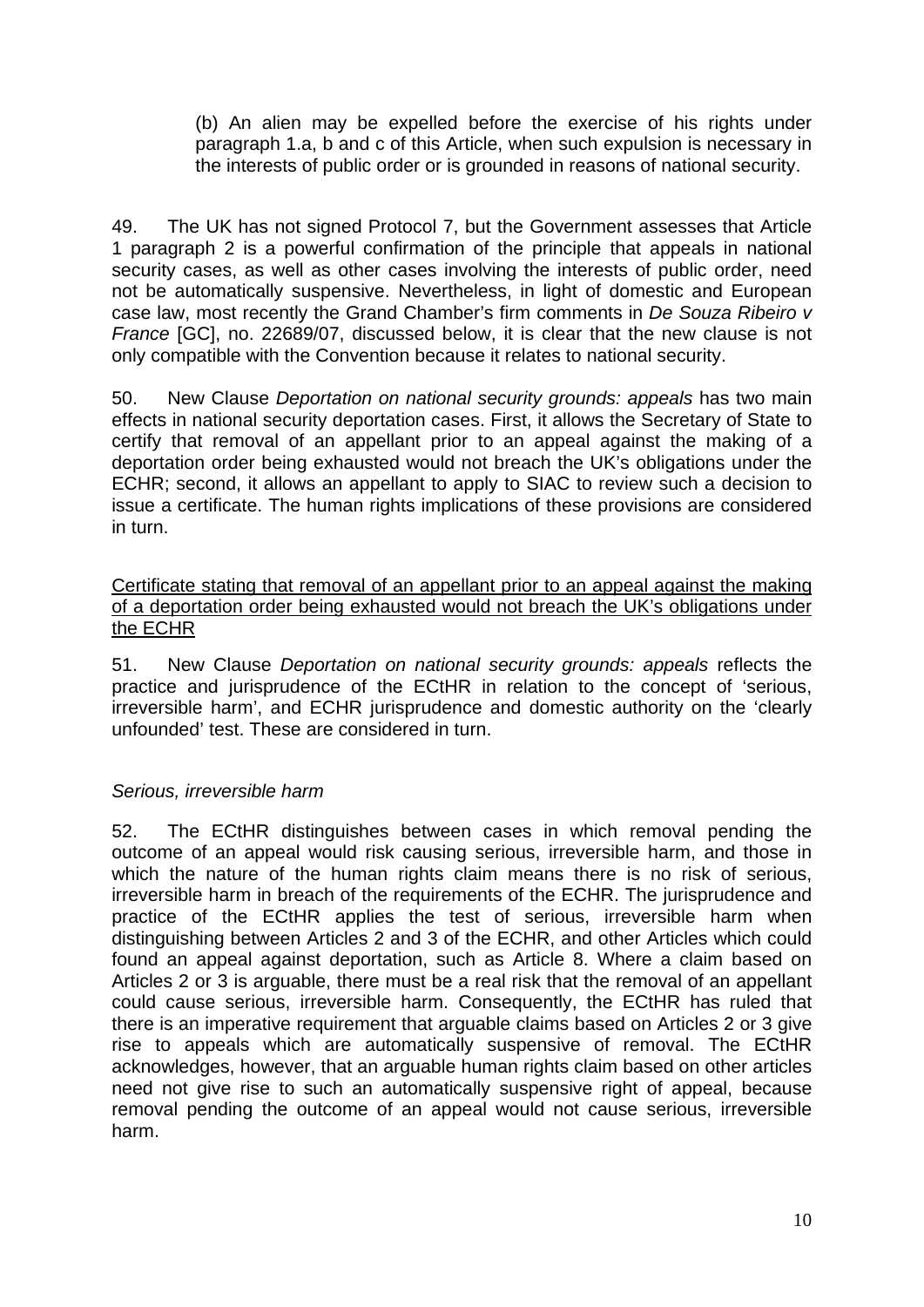53. The ECtHR has considered the circumstances in which an appeal must be automatically suspensive recently in *De Souza Ribeiro v France* [GC], no. 22689/07. It noted:

> 82. Where a complaint concerns allegations that the person's expulsion would expose him to a real risk of suffering treatment contrary to Article 3 of the Convention, in view of the importance the Court attaches to that provision and given the irreversible nature of the harm that might occur if the risk of torture or ill-treatment alleged materialised, the effectiveness of the remedy for the purposes of Article 13 requires imperatively that the complaint be subject to close scrutiny by a national authority (see *Shamayev and Others v. Georgia and Russia*, no. 36378/02, § 448, ECHR 2005-III), independent and rigorous scrutiny of a claim that there exist substantial grounds for fearing a real risk of treatment contrary to Article 3 (see *Jabari*, cited above, § 50) and reasonable promptness (see *Batı and Others v. Turkey*, nos. 33097/96 and 57834/00, § 136, ECHR 2004-IV). In such a case, effectiveness also requires that the person concerned should have access to a remedy with automatic suspensive effect (see *Gebremedhin [Gaberamadhien]*, cited above, § 66, and Hirsi *Jamaa and Others v. Italy* [GC], no. 27765/09, § 200, 23 February 2012). The same principles apply when expulsion exposes the applicant to a real risk of a violation of his right to life safeguarded by Article 2 of the Convention. Lastly, the requirement that a remedy should have automatic suspensive effect has been confirmed for complaints under Article 4 of Protocol No. 4 (see *Čonka*, cited above, §§ 81-83, and *Hirsi Jamaa and Others*, cited above, § 206).

> 83. By contrast, where expulsions are challenged on the basis of alleged interference with private and family life, it is not imperative, in order for a remedy to be effective, that it should have automatic suspensive effect. Nevertheless, in immigration matters, where there is an arguable claim that expulsion threatens to interfere with the alien's right to respect for his private and family life, Article 13 in conjunction with Article 8 of the Convention requires that States must make available to the individual concerned the effective possibility of challenging the deportation or refusal-of-residence order and of having the relevant issues examined with sufficient procedural safeguards and thoroughness by an appropriate domestic forum offering adequate guarantees of independence and impartiality (see *M. and Others v. Bulgaria*, no. 41416/08, §§ 122-132, 26 July 2011, and, mutatis mutandis, *Al-Nashif v. Bulgaria*, no. 50963/99, § 133, 20 June 2002).

54. The ECtHR drew the same distinction between appeals by reference to Articles 2 and 3, and those based on Article 8 in *Al Hanchi v Bosnia and Herzegovina*, no. 48205/09:

> 32. ... in view of the importance which the Court attaches to Article 3 of the Convention and the irreversible nature of the damage which may result if the risk of ill-treatment materialises, the effectiveness of a remedy for the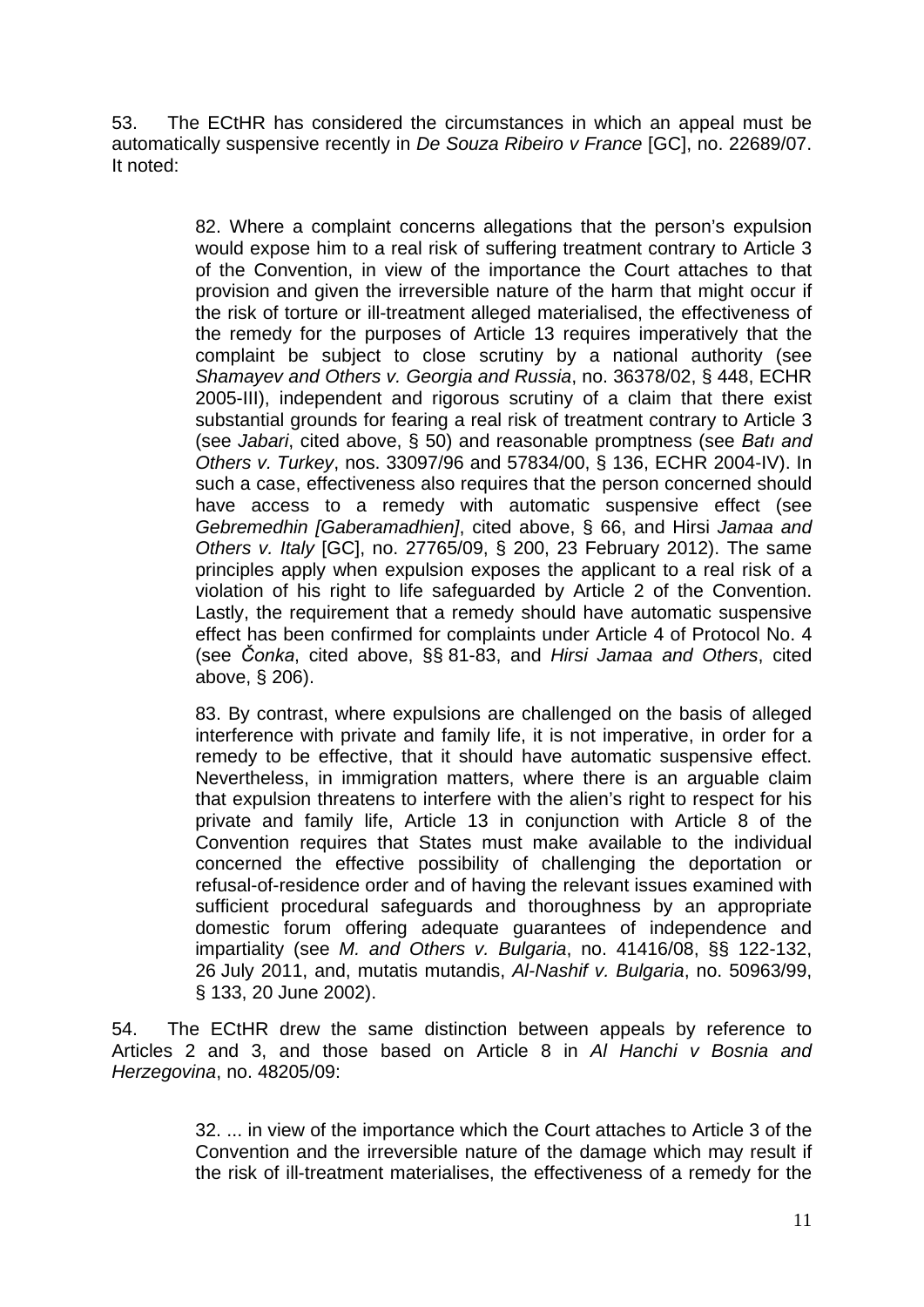purposes of Article 35 § 1 imperatively requires that the person concerned should have access to a remedy with automatic suspensive effect (see M.S.S. v. Belgium and Greece [GC], no. 30696/09, § 293, 21 January 2011, and the cases cited therein) ...

56. ... the Convention does not require that an applicant complaining about his or her deportation under Article 8 should have access to a remedy with automatic suspensive effect (in contrast to such complaints under Article 3, see paragraphs 32-33 above).

55. The distinction between cases in which removal risks causing serious, irreversible harm, and those in which it would not, is reflected in the ECtHR's practice in relation to rule 39 indications. An appellant may apply to the ECtHR for interim measures under rule 39 of the ECtHR's rules. Such measures may include an indication that the appellant should not be removed pending the ECtHR's consideration of the appeal. A rule 39 indication acts as a form of injunction preventing removal. The ECtHR's Practice Direction on rule 39 states:

> The Court will only issue an interim measure against a Member State where, having reviewed all the relevant information, it considers that the applicant faces a real risk of serious, irreversible harm if the measure is not applied.

56. In light of the ECtHR's jurisprudence and practice in relation to the concept of 'serious, irreversible harm', the Home Office assesses that the ECHR does not require an appeal to be suspensive when there is no risk that the appellant will suffer serious, irreversible harm if removed pending the outcome of the appeal. In particular, the ECtHR has made it clear that cases not involving Articles 2 or 3 are unlikely to involve any risk of serious, irreversible harm, with the result that appellants may be removed pending their appeal. That is not to say there will not be such cases and the ECHR's Factsheet itself recognises that in exceptional cases there may be serious, irreversible harm in Article 8 cases or indeed under other articles such as Article 6. However, the new clause has not been drafted by reference to specific articles. Consequently, a deportee can seek a suspensive appeal by reference to any article.

#### *Clearly unfounded*

57. Domestic authority and the case law and practice of the ECtHR confirm that claims which are clearly unfounded, including those which frivolously cite Article 2 or 3, need not be considered in appeals which are automatically suspensive. The 'clearly unfounded' element of New Clause *Deportation on national security grounds: appeals* is most likely to be relevant in the context of Article 2 or 3, since other articles will not normally give rise to a risk of serious, irreversible harm even if they are not clearly unfounded.

58. Section 94 of the 2002 Act has been used in respect of appeals based on asylum claims and human rights claims which cite Article 3. A number of cases have upheld the lawfulness of section 94 certificates used to render appeals out of country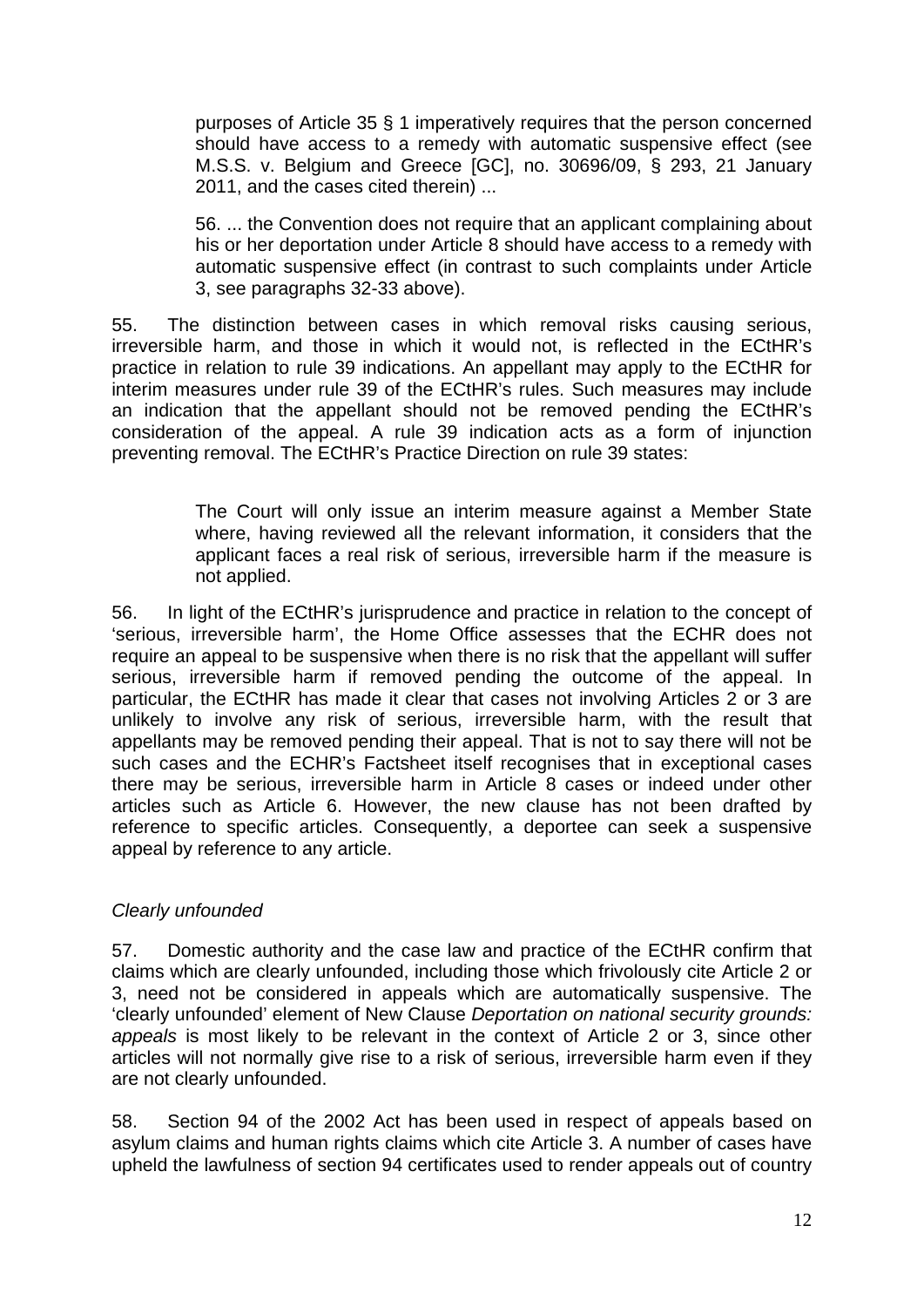when they were clearly unfounded. In particular, the House of Lords and the Supreme Court have accepted the lawfulness of section 94 certificates in principle in *ZT (Kosovo) v Secretary of State for the Home Department* [2009] UKHL 6 and *BA (Nigeria) v Secretary of State for the Home Department* [2009] UKSC 7. These domestic authorities confirm that clearly unfounded human rights claims, including those based on Articles 2 and 3, need not be subject to an appeal with automatic suspensive effect. They are considered further, below, in relation to the provisions relating to applications to SIAC to review certificates issued as a result of New Clause *Deportation on national security grounds: appeals*.

59. Even in relation to claims based on Articles 2 or 3, the case law of the ECtHR confirms that appeals must have some foundation in order to require automatic suspensive effect. In *Gebremedhin [Gaberamadhien] v France*, no. 25389/05), the court explained:

> In view of the importance which the Court attaches to Article 3 of the Convention and the irreversible nature of the damage which may result if the risk of torture or ill-treatment materialises, this finding obviously applies also to cases in which a State Party decides to remove an alien to a country where there are substantial grounds for believing that he or she faces a risk of that nature: Article 13 requires that the person concerned should have access to a remedy with automatic suspensive effect [§66].

60. This approach was confirmed in *Hirsi Jamaa and Others v Italy* [GC], no. 27765/09:

> In view of the importance which the Court attaches to Article 3 of the Convention and the irreversible nature of the damage which may result if the risk of torture or ill-treatment materialises, the Court has ruled that the suspensive effect should also apply to cases in which a State Party decides to remove an alien to a country where there are substantial grounds for believing that he or she faces a risk of that nature (see *Gebremedhin [Geberamadhien] v. France*, no. 25389/05, § 66, ECHR 2007-II, and M.S.S., cited above, § 293) [§200].

61. The suggestion that frivolous Article 2 or 3 claims should not result in an automatically suspensive appeal is supported by the fact that the ECtHR itself does not grant rule 39 indications in response to all applications based on Articles 2 and 3, but only those where it assesses that there is in fact a real risk of a breach of Article 2 or 3.

*Conclusion on certificates stating that ECHR does not require an appeal to be incountry*

62. The Government assesses that the power to render certain appeals out of country set out in New Clause *Deportation on national security grounds: appeals* is compatible with the ECHR. In most cases which are not based on Article 2 or 3, the ECtHR takes the view that removal pending an appeal would not cause serious, irreversible harm; and in Article 2 or 3 cases, if the underlying claim is clearly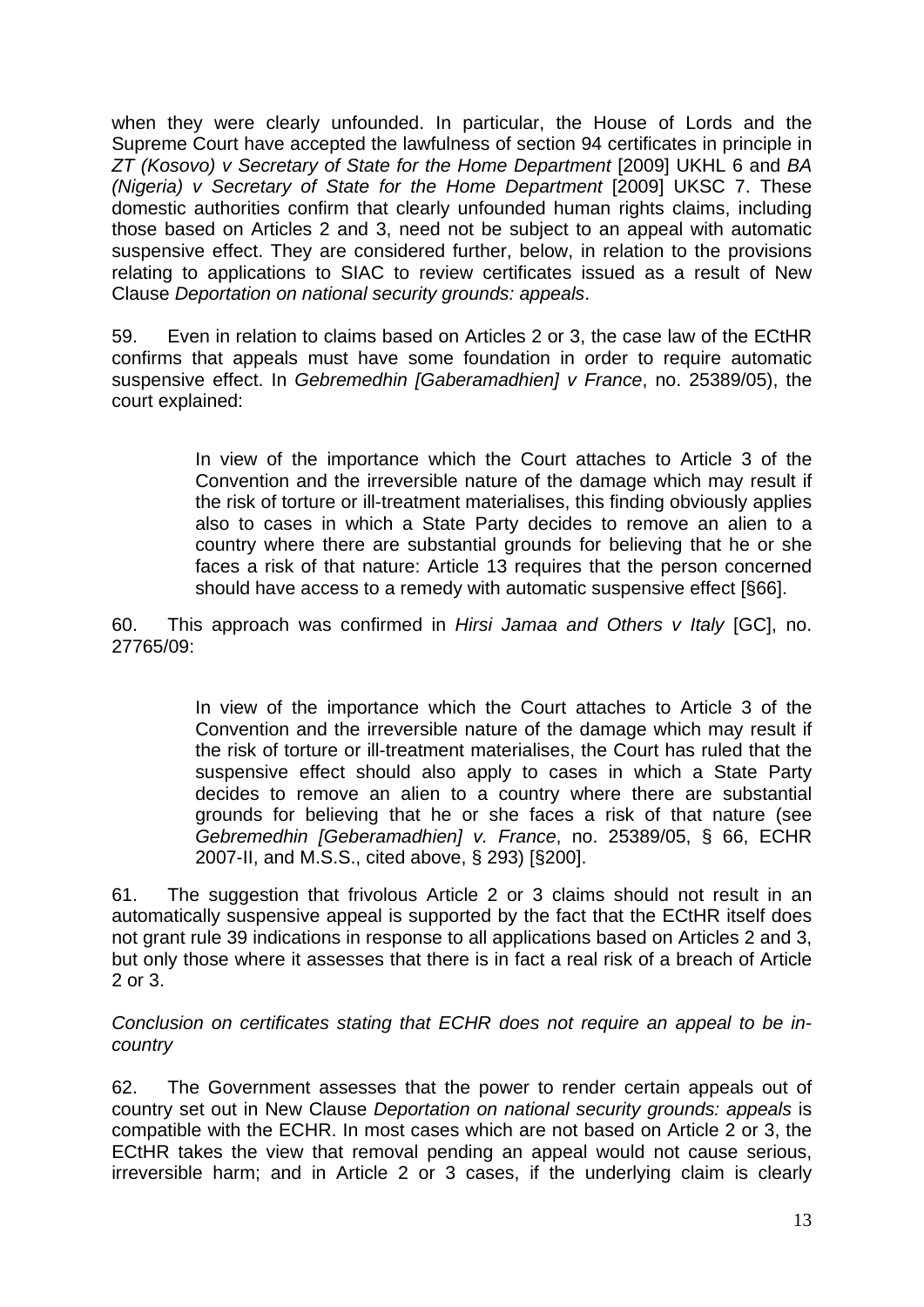unfounded, there is no need for the appeal to be suspensive. Thus the grounds on which the Secretary of State may issue a certificate under New Clause *Deportation on national security grounds: appeals* are compatible with the ECHR.

### Application to SIAC for review

63. New Clause *Deportation on national security grounds: appeals* provides that appellants may apply to SIAC to review a certificate stating that removal of an appellant prior to an appeal against the making of a deportation order being exhausted would not breach the UK's obligations under the ECHR. SIAC will review the certificate applying the principles applicable on an application for judicial review. This procedure reflects the practice in relation to section 94 of the 2002 Act, which can be challenged by way of judicial review. It is also consistent with the requirements set out by the ECtHR. The Government therefore assesses that it is compatible with the ECHR.

64. Although only certain appeals against deportation need to be automatically suspensive, the ECtHR has confirmed that there must be some suspensive mechanism through which appellants may challenge a decision that a substantive appeal is to be non-suspensive. In *De Souza*, the Grand Chamber stated that, 'without prejudice to the issue of its suspensive nature, in order for a remedy to be effective and to avoid any risk of an arbitrary decision, there must be genuine intervention by the court or "national authority" ' [§93]. De Souza himself was removed so quickly that the national authority had no opportunity to consider his case at all. The ECtHR found that this meant that his removal was a breach of Article 13 in conjunction with Article 8 of the Convention, notwithstanding the fact that his appeal was ultimately successful and he was given a residence permit [§99]. Although Article 13 is not among the Convention rights for the purposes of the Human Rights Act 1998, the Home Office acknowledges the need to avoid arbitrary expulsions in order to avoid breaching international law and the substantive rights which may found an appeal against a deportation decision.

65. The Government notes that a decision to remove pursuant to a certificate issued under New Clause *Deportation on national security grounds: appeals* must comply with the common law principle of access to justice. The most recent domestic authority on the notice period that has to be given when setting removal directions is *R* (aoa Medical Justice) *v* Secretary of State for the Home Department [2011] EWCA Civ 1710. Current practice, in line with *Medical Justice*, is to provide at least 72 hours notice of removal. This rule is set out, with some exceptions, in Chapter 60 of the Enforcement Instructions and Guidance ("EIG") documents on the website of the UK Border Agency. The rule ensures there is sufficient time for a claimant to access legal advice and lodge an application for judicial review. Removal directions provided alongside certificates issued under New Clause *Deportation on national security grounds: appeals* will continue to provide sufficient notice to comply with the common law requirement for there to be a proper opportunity for access to justice. Where removal directions are not issued alongside a certificate, appellants will have a longer period in which to challenge the certificate.

66. In the *Medical Justice* case, Lord Justice Sullivan considered the minimum requirements necessary in order to give claimants an effective opportunity for access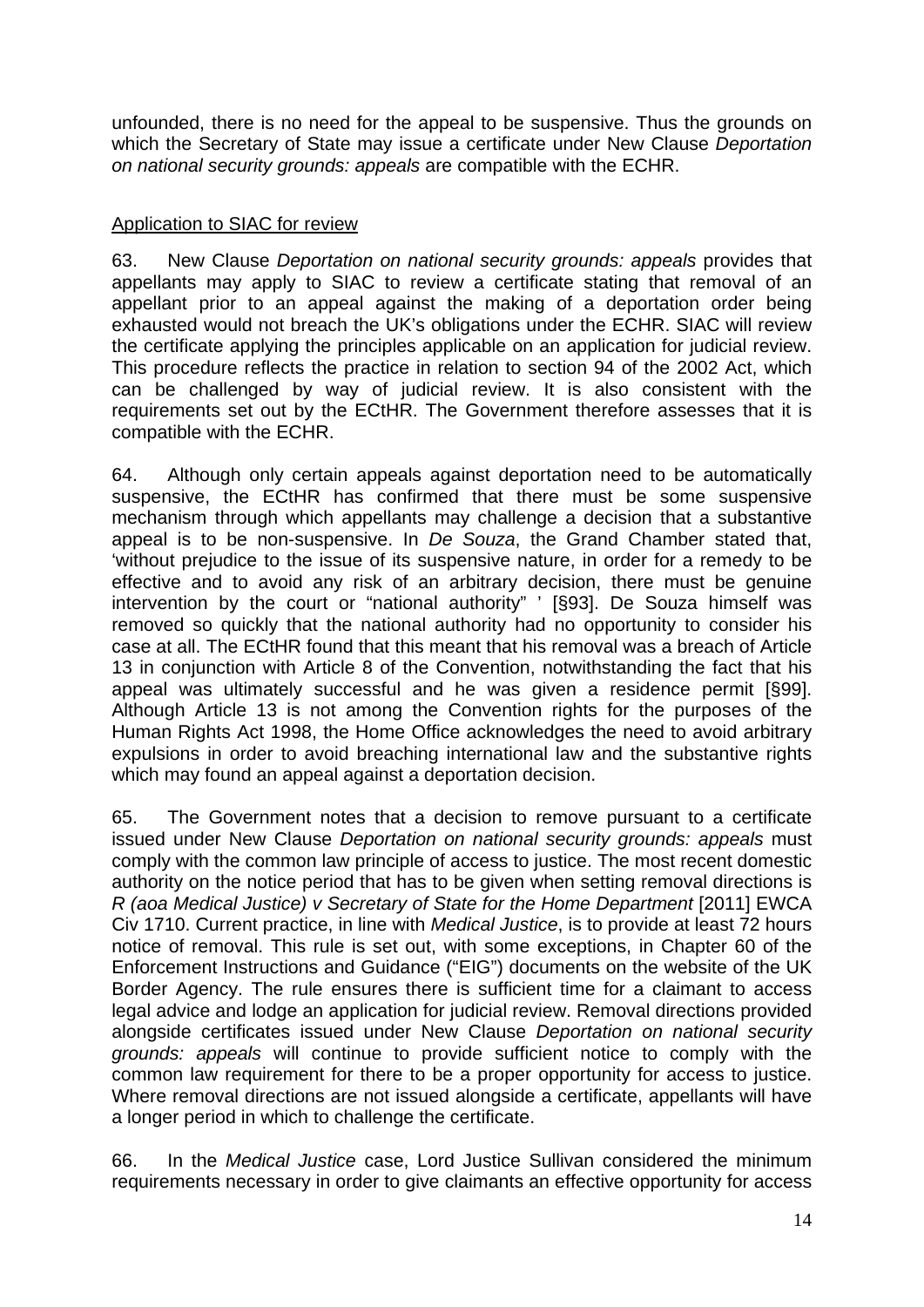to justice. It is clear from Sullivan LJ's judgment that the challenge must be capable of being made before removal is effected [§19]. This conclusion is consistent with the ECtHR case law, and with the ruling of the High Court in the *Medical Justice* case. Silbur J in the High Court explained what the 'constitutional right of access to justice' means in practice:

> 171. This right means that every individual must be in a position to challenge a decision in the court. This right was acknowledged by the Secretary of State in the 2007 policy document which stated that "we need to ensure that persons, subject to removal enforced removals [sic] have sufficient time between the notification of the [removal directions] and the date/time of removal to seek legal advice and/or to apply for [judicial review]" ...

> 173. ... nothing in this judgment casts any doubt on the legality of the minimum 72 hour time frame and the effect of this quashing order is that those covered by the 2010 exceptions now fall within that time frame.

67. The policy and practice of the UKBA, as implemented in the EIG, reflect the approach endorsed by the High Court and Court of Appeal judgments in the *Medical Justice* case, namely that, save for limited exceptions, sufficient time must be given to enable a claimant to apply for judicial review and removal will be deferred when an application for judicial review is properly made. Although the precise wording of the EIG will have to be revised to accommodate these new provisions, it will continue to set out a notice period in order to ensure access to justice prior to removal pursuant to a certificate issued under New Clause *Deportation on national security grounds: appeals*.

68. Domestic authority on section 94 of the 2002 Act confirms that scrutiny using the principles applicable on an application for judicial review is compatible with the ECHR. In *ZT (Kosovo)*, when considering the use of section 94 certificates in relation to asylum claims, Lord Carswell commented:

> 58. A formidable power has been conferred upon the Secretary of State by [section 94 of the Nationality, Immigration and Asylum Act 2002.](http://login.westlaw.co.uk/maf/wluk/app/document?src=doc&linktype=ref&&context=22&crumb-action=replace&docguid=IA59EF870E44B11DA8D70A0E70A78ED65) If she certifies that a claim is clearly unfounded, the person claiming asylum can be removed at an early date and is not entitled to remain in the United Kingdom to pursue an appeal against the decision to refuse asylum, which has to be brought from outside the United Kingdom. The object is to minimise the possibility that claimants with a groundless application can prolong their stay in the United Kingdom for a substantial period while they traverse the appellate process. Because of the draconian nature of this power, the House expressed the opinion in *[R \(Yogathas\) v Secretary of](http://login.westlaw.co.uk/maf/wluk/app/document?src=doc&linktype=ref&&context=22&crumb-action=replace&docguid=I7FCDF600E42811DA8FC2A0F0355337E9)  [State for the Home Department](http://login.westlaw.co.uk/maf/wluk/app/document?src=doc&linktype=ref&&context=22&crumb-action=replace&docguid=I7FCDF600E42811DA8FC2A0F0355337E9)* [2003] 1 AC 920, in considering the predecessor provision, that in order to justify its exercise the claim must be so clearly lacking in substance that it is bound to fail: para 34, per Lord Hope of Craighead, and cf para 14, per Lord Bingham of Cornhill. It is necessary accordingly that **\*367** the matter must receive most anxious scrutiny before a certificate is issued, in order to give full weight to the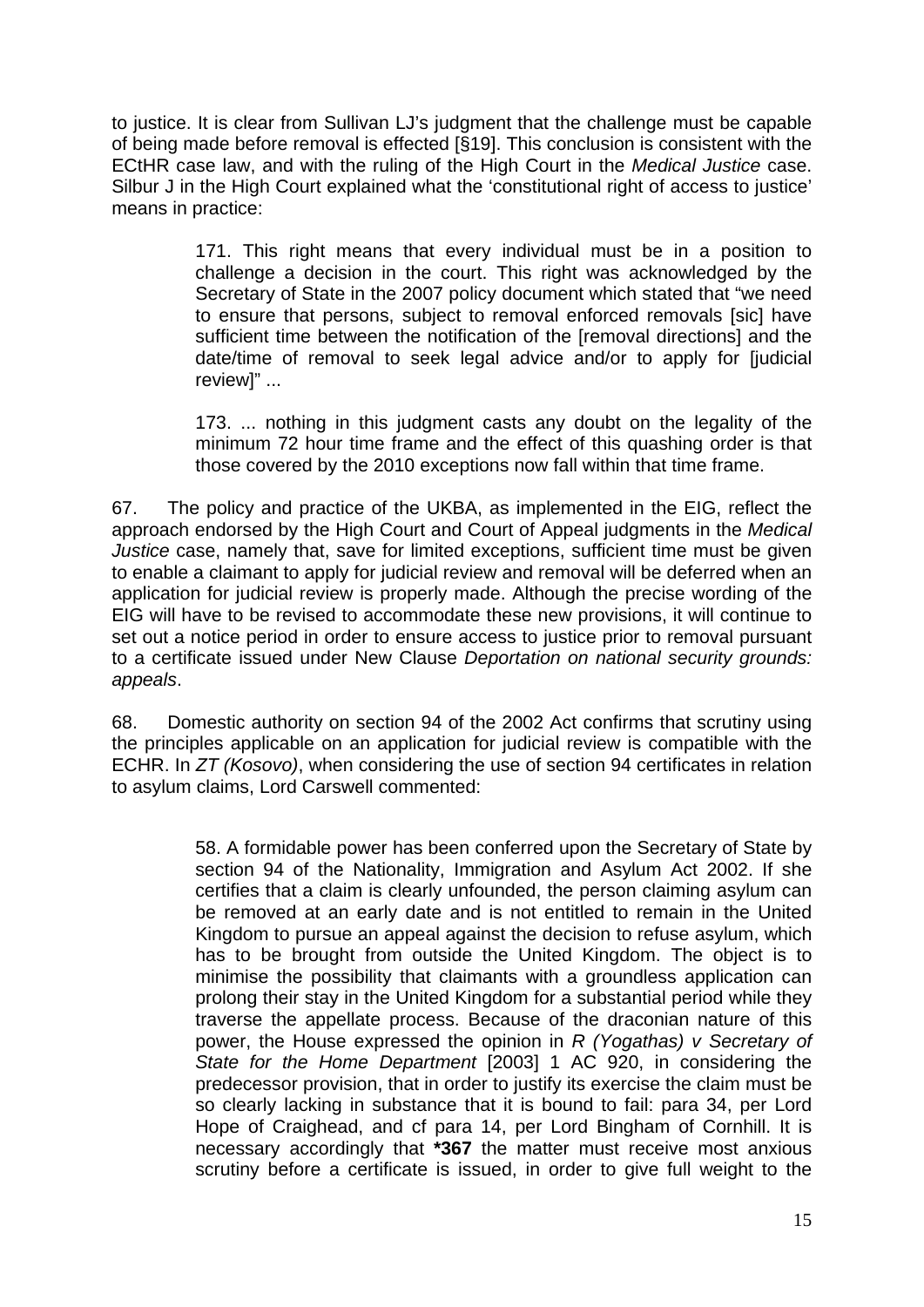obligations of the United Kingdom under the European Convention for the Protection of Human Rights and Fundamental Freedoms : ibid, paras 9, 34.

69. SIAC will apply the same 'most anxious scrutiny' in relation to certificates under New Clause *Deportation on national security grounds: appeals* that the High Court applies in relation to section 94 certificates.

70. The ECtHR has endorsed the principle that a judicial review-style challenge to removal is an effective remedy. In *NA v The UK* no. 25904/07, it commented:

> 90. In determining whether the applicant in the present case has exhausted domestic remedies for the purposes of Article 35 § 1 of the Convention, the Court first observes that where the applicant seeks to prevent his removal from a Contracting State, a remedy will only be effective if it has suspensive effect (*Jabari v. Turkey* (dec.), no. 40035/98, 28 October, 1999). Conversely, where a remedy does have suspensive effect, the applicant will normally be required to exhaust that remedy (*Bahaddar v. the Netherlands*, judgment of 19 February 1998, *Reports of Judgments and Decisions* 1998 I, §§ 47 and 48). Judicial review, where it is available and where the lodging of an application for judicial review will operate as a bar to removal, must be regarded as an effective remedy which in principle applicants will be required to exhaust before lodging an application with the Court or indeed requesting interim measures under Rule 39 of the Rules of Court to delay a removal. This is particularly so when a claim for judicial review is defined in the domestic law of the respondent State, *inter alia*, as a claim to review the lawfulness of a decision (see paragraph 28 above) and section 6(1) of the Human Rights Act provides that it is unlawful for a public authority, which would include the Secretary of State, to act in a way which is incompatible with a Convention right (see paragraph 27 above).

71. Although the access to justice case law, the EIG and the policy and practice of the UKBA are considered to mean that an application to SIAC under New Clause *Deportation on national security grounds: appeals* will be suspensive, there is a further provision for SIAC to direct that no removal shall take place within a stated time period. This provision gives further reassurance that ECHR requirements on emergency applications will be satisfied. In addition, those subject to a certificate under New Clause *Deportation on national security grounds: appeals* retain the ability to apply for injunctions or for rule 39 indications.

72. The Government assesses that the provisions of New Clause *Deportation on national security grounds: appeals* in relation to applications to SIAC to review a certificate are consistent with the requirements of the ECHR. Appellants will have an opportunity to ensure that a court reviews the decision to certify that their substantive appeal will be non-suspensive, and it will do so using well-established and effective methods of scrutiny.